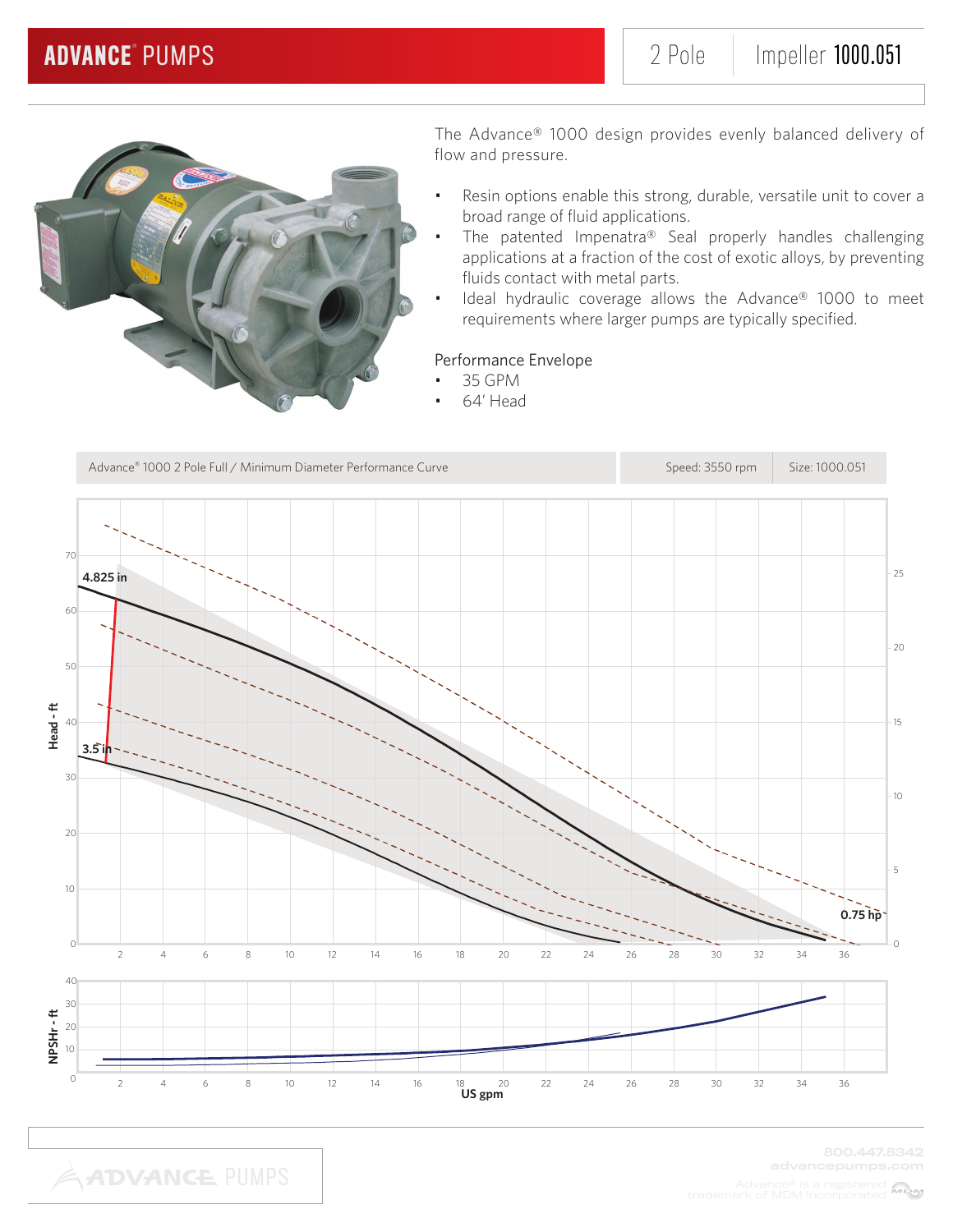# 2 Pole | Data Sheet 1000.051

### Pump:

Size: 051 Type: Advance 1000<br>
Synch speed: 3600 rpm<br>
Dia: 4.825 in Synch speed: 3600 rpm Curve: 011212-4 Impeller: 1000.051 Specific Speeds: Ns: 982

#### Pump Limits:

Temperature: 180 °F Power: ---<br>Pressure: 100 psi g Pressure: ---Pressure: 100 psi g Sphere size: 0.105 in

|                         | ---- Data Point ----   |
|-------------------------|------------------------|
| Flow:                   | 18 US gpm              |
| Head:                   | 34 3 ft                |
| Fff                     | 27.2%                  |
| Power:                  | 0.573 hp               |
| NPSHr:                  | 955 ft                 |
|                         | ---- Design Curve ---- |
| Shutoff head:           | 64 5 ft                |
| Shutoff dP <sup>.</sup> | 27.9 psi               |
| Min flow <sup>.</sup>   | 1.8 US gpm             |
| BEP: 27.2% @ 18 US gpm  |                        |
| NOL power:              |                        |
|                         | 0.59 hp @ 11.9 US gpm  |

-- Max Curve --

Max power: 0.59 hp @ 11.9 US gpm

Nss: --- Dimensions: Suction: 1.5 in

Discharge: 1.5 in

Search Criteria:

Flow: --- Head: ---

Sizing criteria: Max Power on Design Curve

F luid:

NPSHa: ---

Water Temperature: 60 °F<br>SG: 1 Vapor pressure: 0.2 SG: 1<br>Viscosity: 1.105 cP<br>Atm pressure: 14.7 psi a<br>Atm pressure: 14.7 psi a Atm pressure: 14.7 psi a

> Size: 0.75 hp Speed: 3600 Frame: 56

### Motor:

Standard: NEMA Enclosure: TEFC



|                       | Performance Evaluation: |            |                        |             |                    |  |  |  |  |  |
|-----------------------|-------------------------|------------|------------------------|-------------|--------------------|--|--|--|--|--|
| <b>Flow</b><br>US gpm | Speed<br>rpm            | Head<br>ft | <b>Efficiency</b><br>% | Power<br>hp | <b>NPSHr</b><br>ft |  |  |  |  |  |
| 33.7                  | 3550                    | 2.97       | 4.2                    | 0.479       | 30.6               |  |  |  |  |  |
| 28.1                  | 3550                    | 11.4       | 14.5                   | 0.519       | 20.2               |  |  |  |  |  |
| 22.5                  | 3550                    | 23.1       | 23.9                   | 0.548       | 12.9               |  |  |  |  |  |
| 16.9                  | 3550                    | 36.7       | 27.1                   | 0.578       | 9.09               |  |  |  |  |  |
| 11.2                  | 3550                    | 48.4       | 23.1                   | 0.589       | 7.37               |  |  |  |  |  |
|                       |                         |            |                        |             |                    |  |  |  |  |  |

**ADVANCE PUMPS**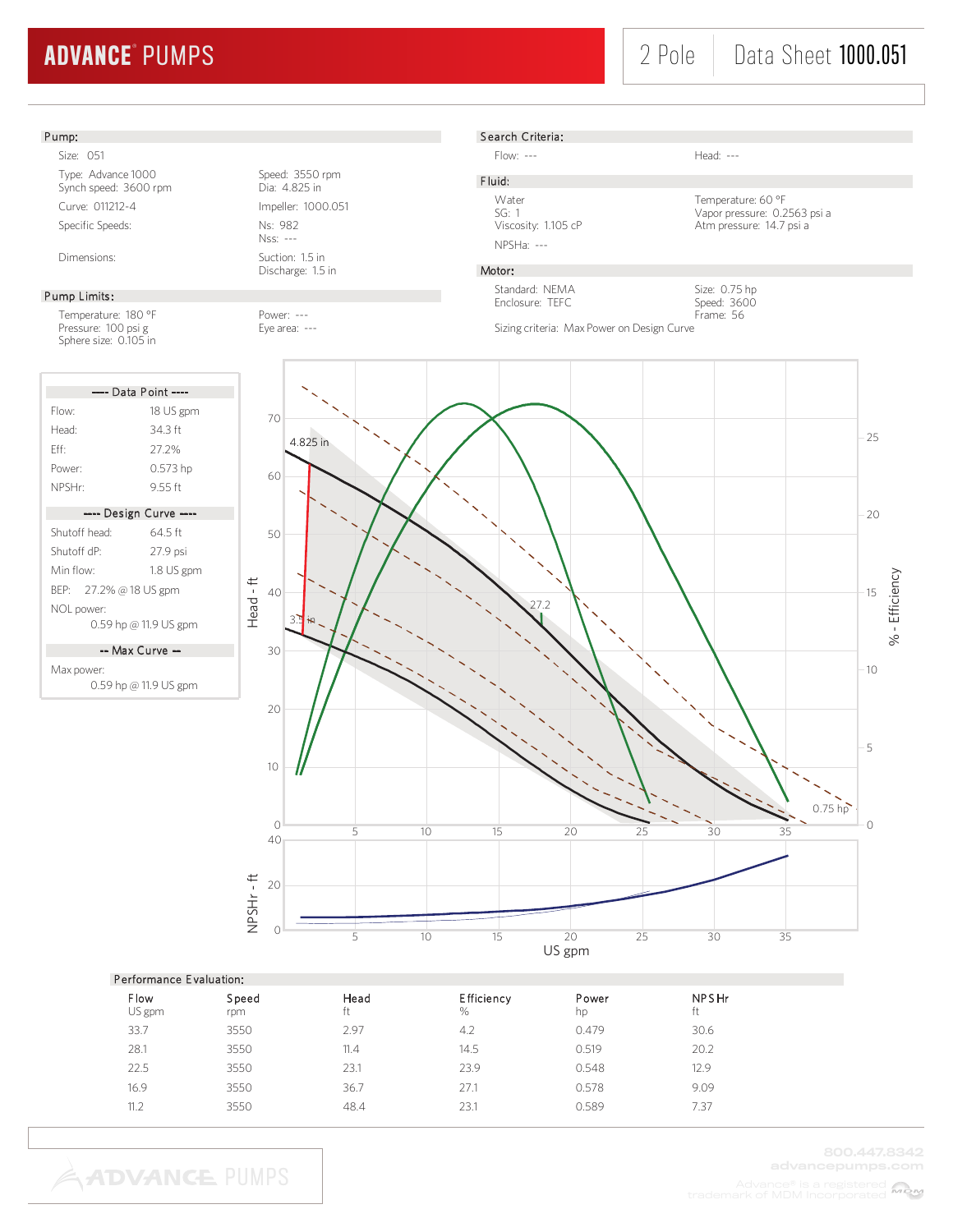

- Resin options enable this strong, durable, versatile unit to cover a broad range of fluid applications.
- The patented Impenatra® Seal properly handles challenging applications at a fraction of the cost of exotic alloys, by preventing fluids contact with metal parts.
- Ideal hydraulic coverage allows the Advance® 1000 to meet requirements where larger pumps are typically specified.

### Performance Envelope

- 53 GPM
- 71' Head
- 40% Peak Efficiency

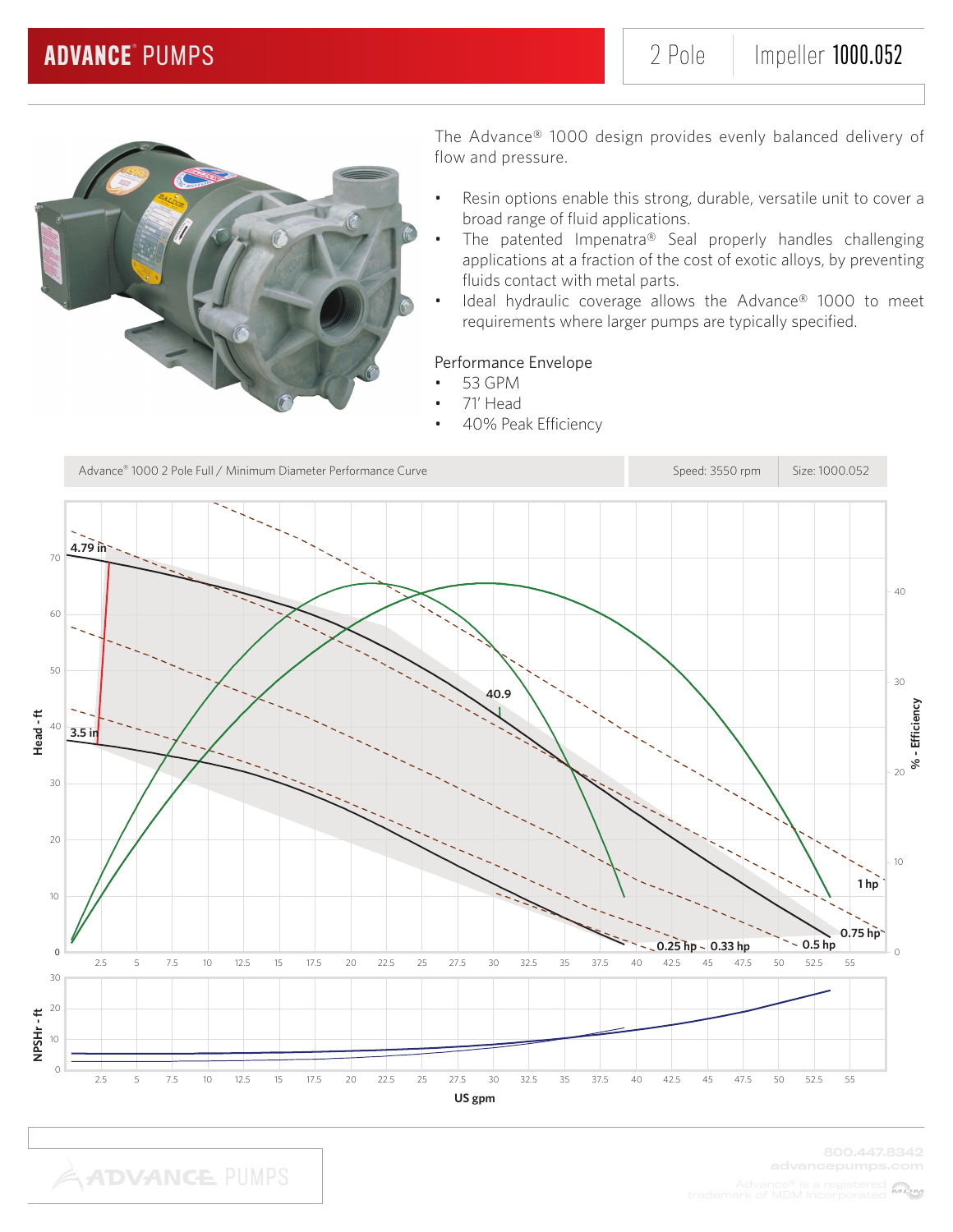# 2 Pole | Data Sheet 1000.052

### Pump:

Size: 052 Type: Advance 1000<br>
Synch speed: 3600 rpm<br>
Dia: 4.79 in Synch speed: 3600 rpm Curve: 011212-9 Impeller: 1000.052 Specific Speeds: Ns: 1087

#### Pump Limits:

Temperature: 180 °F Power: ---<br>Pressure: 100 psi g extends the Eye area: ---Pressure: 100 psi g Sphere size: 0.12 in

| ---- Data Point ----     |             |  |  |  |  |
|--------------------------|-------------|--|--|--|--|
| Flow:                    | 30.4 US gpm |  |  |  |  |
| Head <sup>.</sup>        | 41 7 ft     |  |  |  |  |
| Fff·                     | 40.9%       |  |  |  |  |
| Power:                   | 0.783 hp    |  |  |  |  |
| NPSHr:                   | 862 ft      |  |  |  |  |
|                          |             |  |  |  |  |
| ---- Design Curve ----   |             |  |  |  |  |
| Shutoff head:            | 706 ft      |  |  |  |  |
| Shutoff dP <sup>.</sup>  | 30.6 psi    |  |  |  |  |
| Min flow:                | 3.04 US gpm |  |  |  |  |
| BEP: 40.9% @ 30.4 US gpm |             |  |  |  |  |

0.799 hp @ 21.7 US gpm -- Max Curve --

Max power:

NOL power:

0.799 hp @ 21.7 US gpm

Nss: --- Dimensions: Suction: 1.5 in

Discharge: 1.5 in



NPSHa: ---

Flow: --- Head: ---

F luid:

Water Temperature: 60 °F<br>SG: 1 Vapor pressure: 0.2 SG: 1 Vapor pressure: 0.2563 psi a Atm pressure: 14.7 psi a

### Motor:

Standard: NEMA Enclosure: TEFC

Size: 1 hp Speed: 3600 Frame: 56J

Sizing criteria: Max Power on Design Curve



#### Performance E valuation:

| Flow<br>US gpm | Speed<br>rpm | Head<br>ft | <b>Efficiency</b><br>% | Power<br>hp | <b>NPSHr</b><br>ft |  |
|----------------|--------------|------------|------------------------|-------------|--------------------|--|
| 51.5           | 3550         | 6.05       | 11.3                   | 0.616       | 23.8               |  |
| 42.9           | 3550         | 19.8       | 31                     | 0.684       | 15.2               |  |
| 34.3           | 3550         | 34.8       | 39.5                   | 0.757       | 10.2               |  |
| 25.7           | 3550         | 49.3       | 40                     | 0.797       | 7.29               |  |
| 17.2           | 3550         | 59.9       | 33                     | 0.786       | 6.02               |  |
|                |              |            |                        |             |                    |  |

**ADVANCE PUMPS**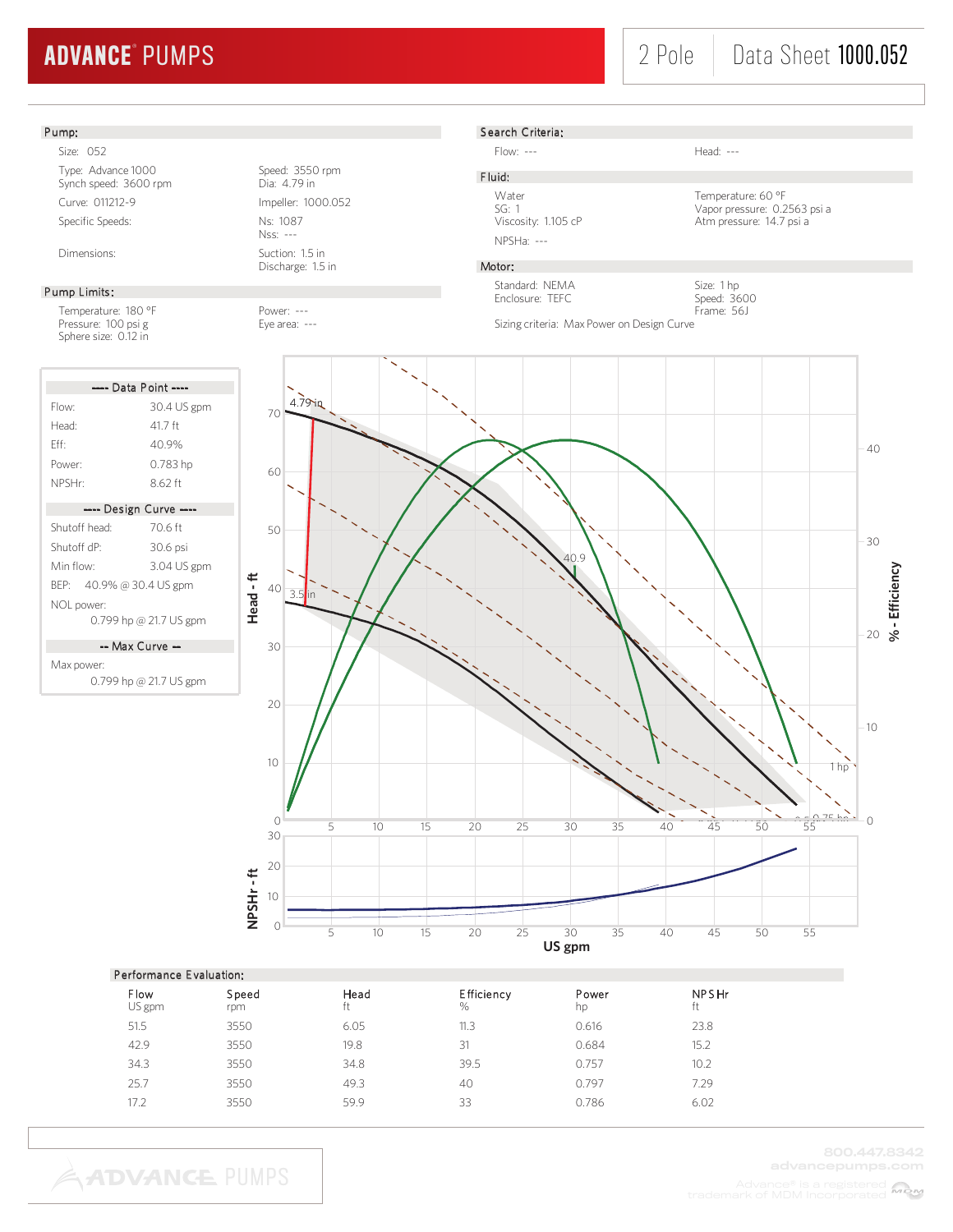

- Resin options enable this strong, durable, versatile unit to cover a broad range of fluid applications.
- The patented Impenatra® Seal properly handles challenging applications at a fraction of the cost of exotic alloys, by preventing fluids contact with metal parts.
- Ideal hydraulic coverage allows the Advance® 1000 to meet requirements where larger pumps are typically specified.

### Performance Envelope

- 83 GPM
	- 79' Head
- 55% Peak Efficiency



MBM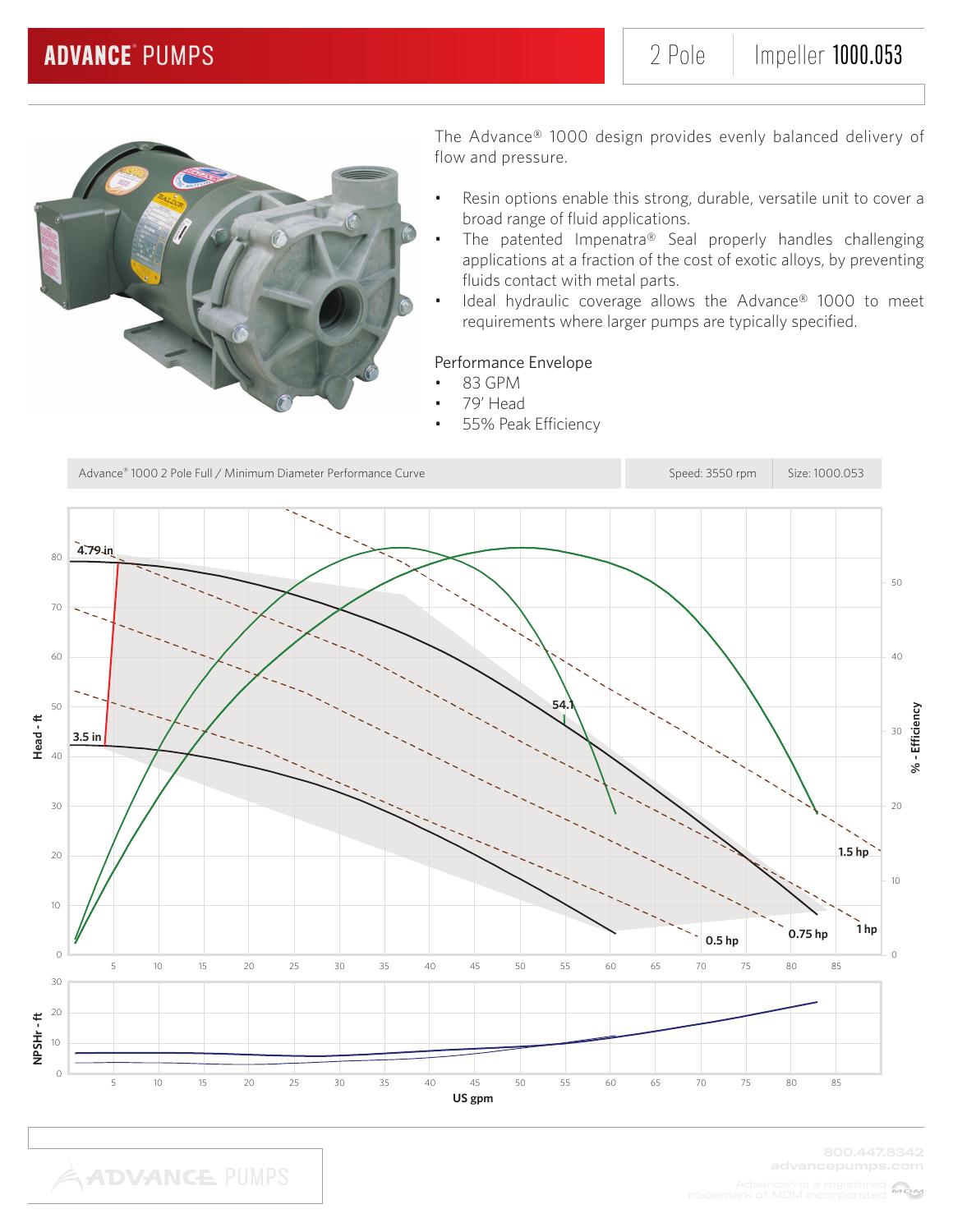# 2 Pole | Data Sheet **1000.053**



| Flow<br>US gpm | Speed<br>rpm | Head<br>ft | <b>Efficiency</b><br>% | Power<br>hp | <b>NPSHr</b><br>ft |  |
|----------------|--------------|------------|------------------------|-------------|--------------------|--|
| 79.6           | 3550         | 12.9       | 25.2                   | 0.943       | 21.8               |  |
| 66.3           | 3550         | 31.5       | 47.5                   | 1.09        | 14.8               |  |
| 53             | 3550         | 48.4       | 54                     | 1.19        | 9.68               |  |
| 39.8           | 3550         | 62.3       | 52                     | 1.19        | 7.56               |  |
| 26.5           | 3550         | 71.6       | 43                     | IJ          | 5.95               |  |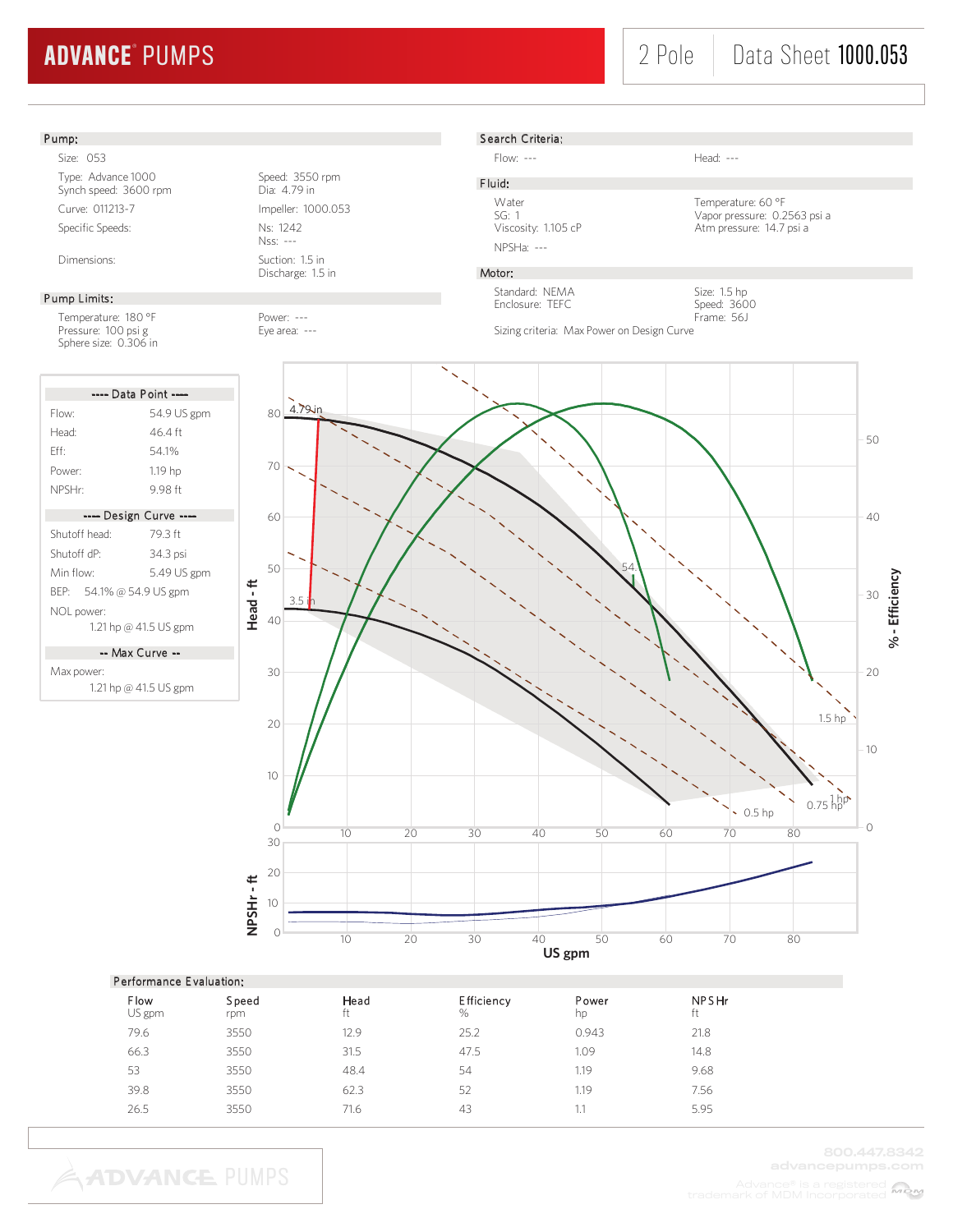

- Resin options enable this strong, durable, versatile unit to cover a broad range of fluid applications.
- The patented Impenatra® Seal properly handles challenging applications at a fraction of the cost of exotic alloys, by preventing fluids contact with metal parts.
- Ideal hydraulic coverage allows the Advance® 1000 to meet requirements where larger pumps are typically specified.

### Performance Envelope

- 97 GPM
	- 80' Head
- 60% Peak Efficiency

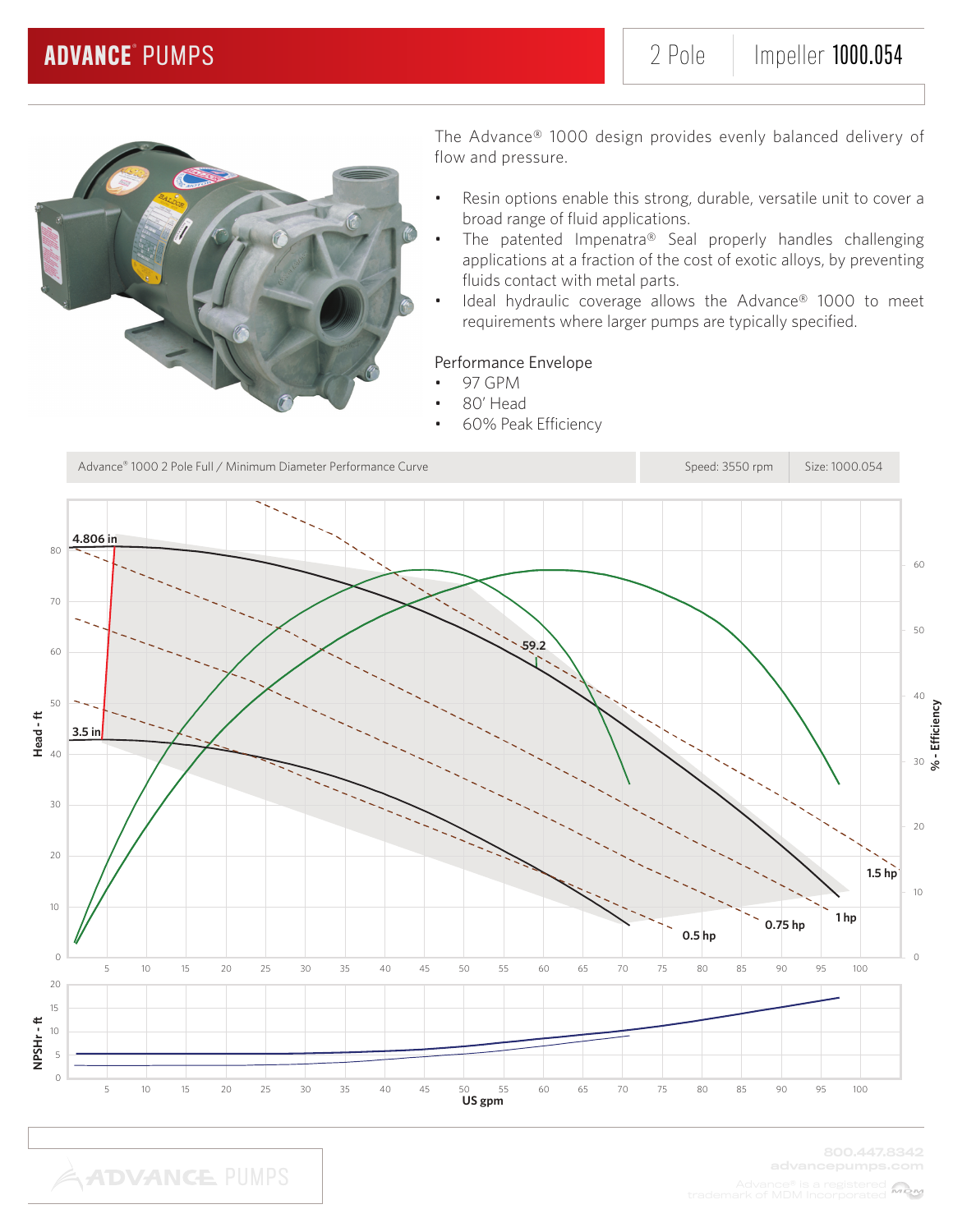**ADVANCE PUMPS** 

# 2 Pole | Data Sheet **1000.054**



31.1 3550 75.1 46 1.27 5.45

MOM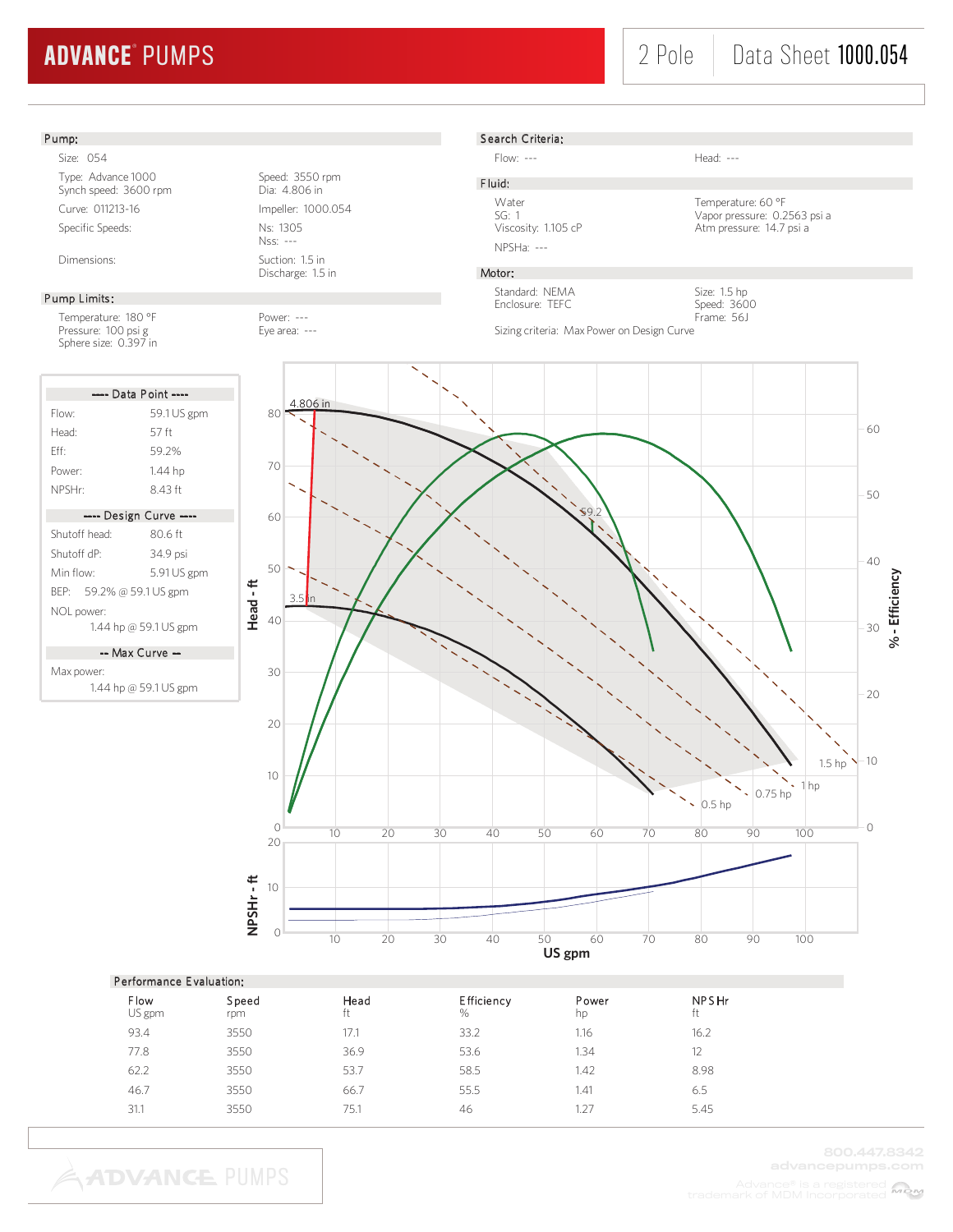

- Resin options enable this strong, durable, versatile unit to cover a broad range of fluid applications.
- The patented Impenatra® Seal properly handles challenging applications at a fraction of the cost of exotic alloys, by preventing fluids contact with metal parts.
- Ideal hydraulic coverage allows the Advance® 1000 to meet requirements where larger pumps are typically specified.

### Performance Envelope

- 122 GPM
- 81' Head
- 62% Peak Efficiency

Advance® 1000 2 Pole Full / Minimum Diameter Performance Curve Speed: 3550 rpm Size: 1000.055 **4.806 in** 80 60 70 50 60 **63** 40 50 **% - Efficiency**  $\sim$  . **Head - ft** 40 **3.5 in**  $\overline{\mathbb{Z}}$ 30 **0.5 hp** 30  $20$ 20 **2 hp 1.5 hp** 10 **1 hp** 10 **0.75 hp** 0  $\overline{0}$ 10 20 30 40 50 60 70 80 90 100 110 120 130 30 20 NPSHr-ft **NPSHr - ft** 10  $\overline{O}$ 10 20 30 40 50 60 70 80 90 100 110 120 130 **US gpm**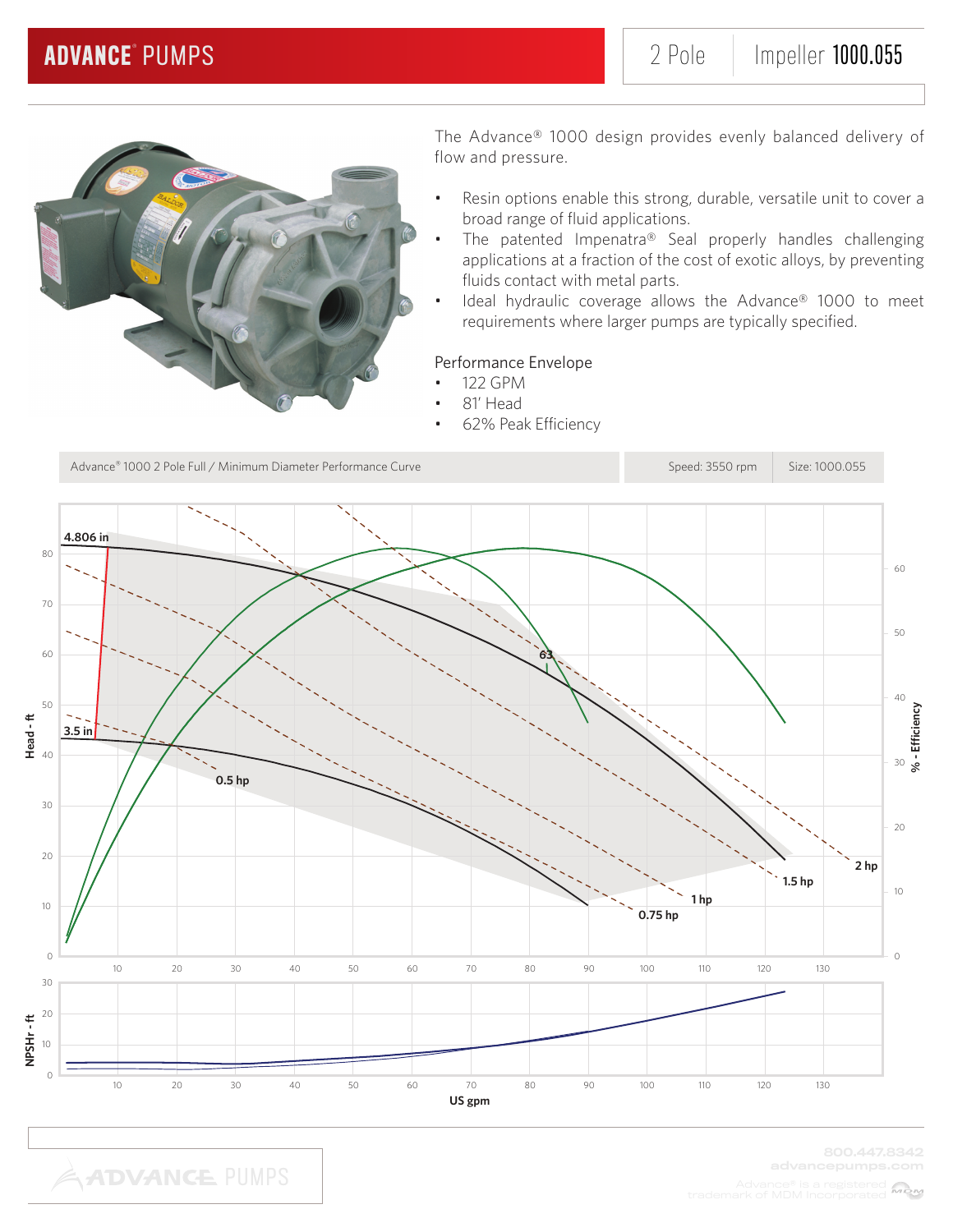# 2 Pole | Data Sheet **1000.055**



| Feriormance Evaluation. |              |            |                        |             |                    |  |  |  |
|-------------------------|--------------|------------|------------------------|-------------|--------------------|--|--|--|
| Flow<br>US gpm          | Speed<br>rpm | Head<br>ft | <b>Efficiency</b><br>% | Power<br>hp | <b>NPSHr</b><br>ft |  |  |  |
| 118                     | 3550         | 24.8       | 41.7                   | .71         | 25                 |  |  |  |
| 98.7                    | 3550         | 43.7       | 58.1                   | 1.85        | 17.5               |  |  |  |
| 79                      | 3550         | 58.4       | 62.5                   | 1.85        | 11.1               |  |  |  |
| 59.2                    | 3550         | 68.9       | 59.5                   | 1.72        | 7.18               |  |  |  |
| 39.5                    | 3550         | 76.1       | 51.1                   | 1.48        | 4.75               |  |  |  |
|                         |              |            |                        |             |                    |  |  |  |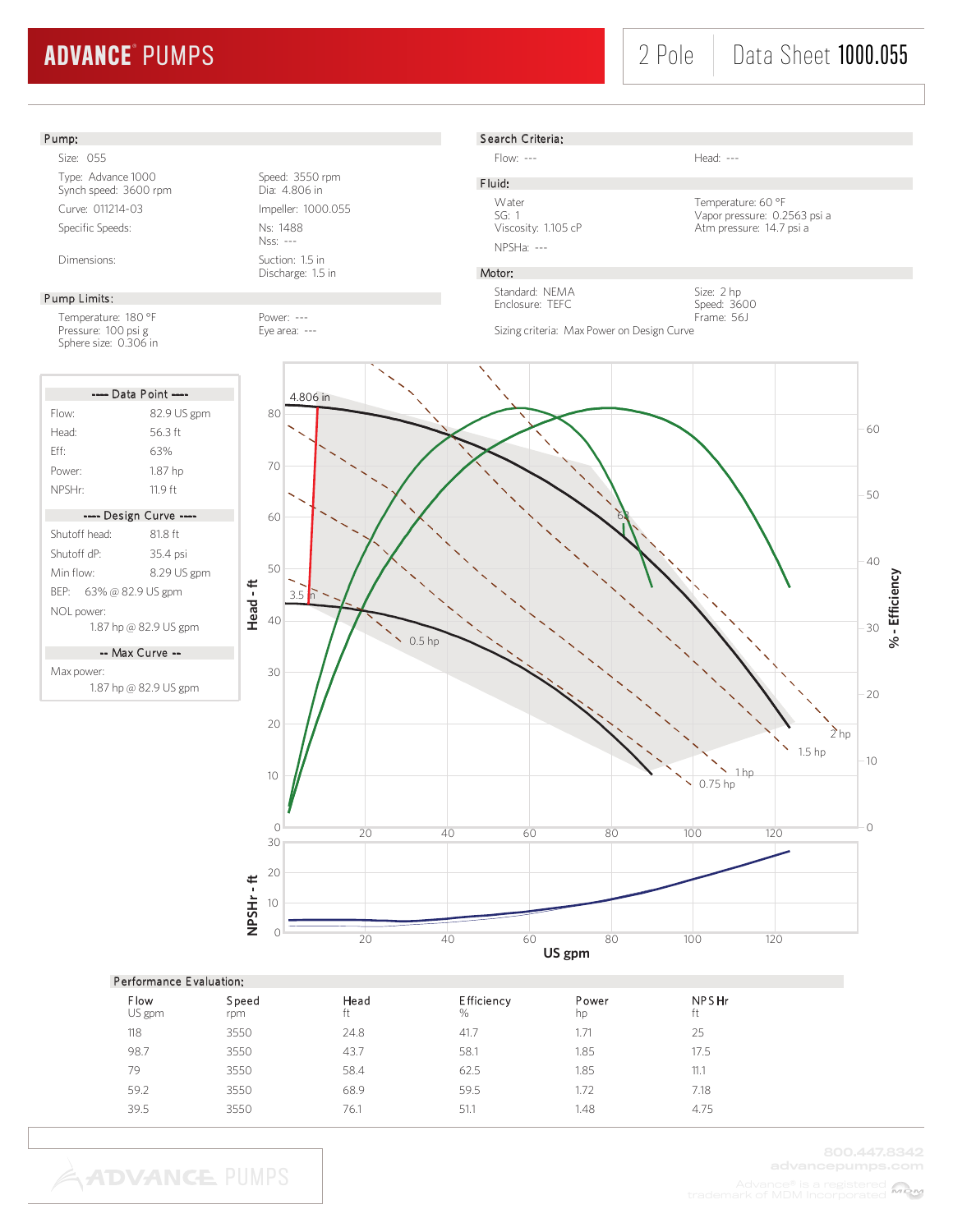

- Resin options enable this strong, durable, versatile unit to cover a broad range of fluid applications.
- The patented Impenatra® Seal properly handles challenging applications at a fraction of the cost of exotic alloys, by preventing fluids contact with metal parts.
- Ideal hydraulic coverage allows the Advance® 1000 to meet requirements where larger pumps are typically specified.

### Performance Envelope

- 139 GPM
	- 85' Head
- 67% Peak Efficiency

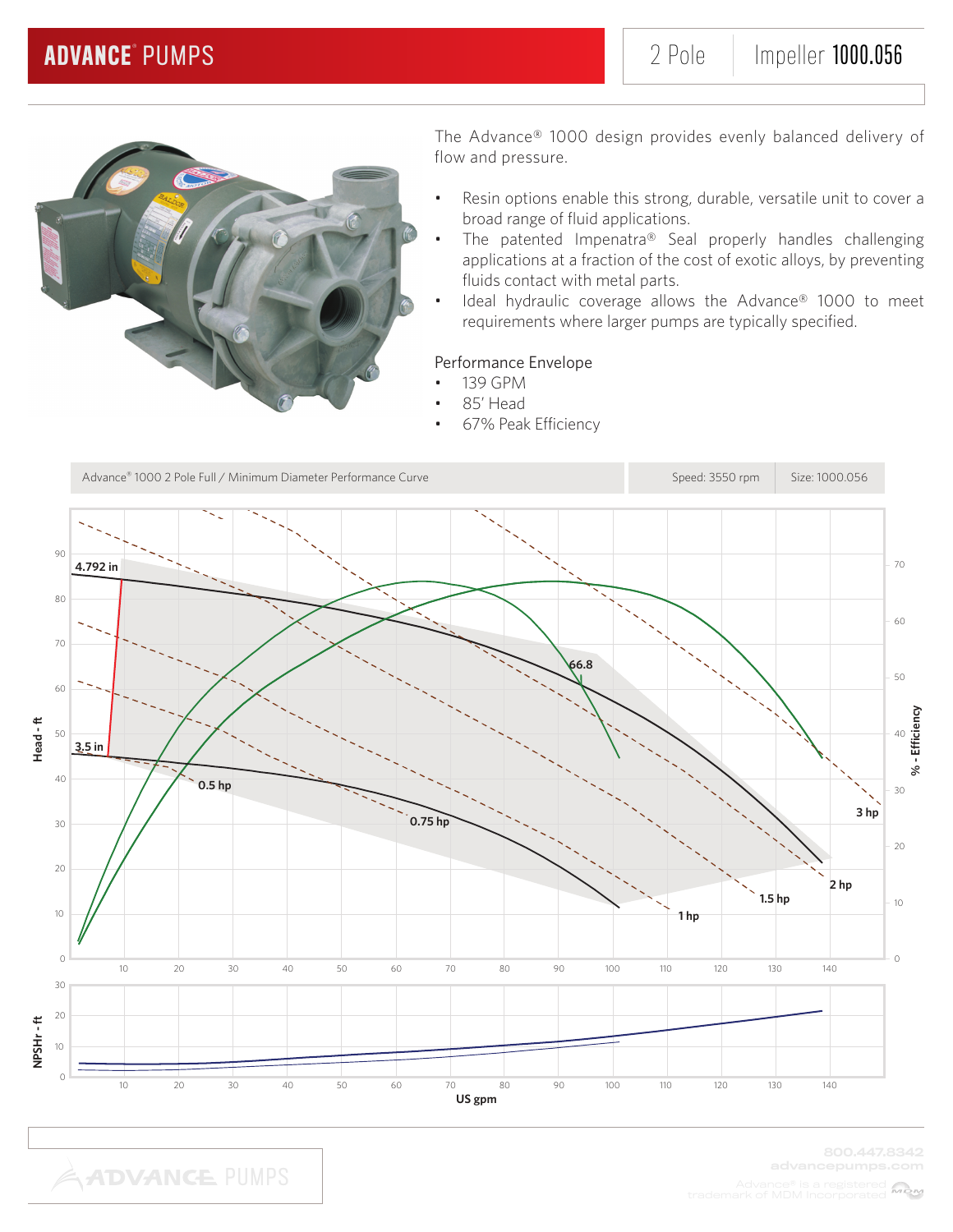# 2 Pole | Data Sheet **1000.056**

#### S earch Criteria: Pump: Size: 056 Flow: --- Head: --- Type: Advance 1000<br>
Synch speed: 3600 rpm<br>
Dia: 4.792 in F luid: Synch speed: 3600 rpm Water Temperature: 60 °F Curve: 011214-11 Impeller: 1000.056 SG: 1 Vapor pressure: 0.2563 psi a Specific Speeds: Ns: 1430 Atm pressure: 14.7 psi a Nss: --- NPSHa: --- Dimensions: Suction: 1.5 in Discharge: 1.5 in Motor: Standard: NEMA Size: 3 hp Pump Limits: Enclosure: TEFC Speed: 3600 Frame: 56J Temperature: 180 °F Power: ---<br>Pressure: 100 psi g extends the Eye area: ---Sizing criteria: Max Power on Design Curve Pressure: 100 psi g extending the Eye area: ---Sphere size: 0.388 in ---- Data Point ---- $90$ Flow: 94.1 US gpm 70 4.792 in Head: 60.9 ft Eff: 66.8% 80 Power: 2.16 hp 60 NPSHr: 12.4 ft 70 ---- Design Curve ---- 66.8 Shutoff head: 85.5 ft 50 60 Shutoff dP: 37 psi Min flow: 9.41 US gpm % - Efficiency **- Efficiency Head - ft** BEP: 66.8% @ 94.1 US gpm 40 50  $\overline{2}$ NOL power: 2.21 hp @ 117 US gpm 40 0.5 hp 30 -- Max Curve -- 3 hp Max power: 2.21 hp @ 117 US gpm  $0.75$  hp 30 20 20 2 hp  $\frac{1.5}{1.5}$  hp 10 10  $\cdot$  1 hp  $\overline{O}$  $\frac{1}{25}$  100  $\frac{1}{25}$  125 25 50 75 100 30 20 NPSHr-ft **NPSHr - ft** 10  $\frac{1}{25}$  50  $\frac{1}{75}$  100 125 **US gpm**

|                       | <b>Performance Evaluation:</b> |            |                        |             |                    |  |  |  |
|-----------------------|--------------------------------|------------|------------------------|-------------|--------------------|--|--|--|
| <b>Flow</b><br>US gpm | Speed<br>rpm                   | Head<br>ft | <b>Efficiency</b><br>% | Power<br>hp | <b>NPSHr</b><br>ft |  |  |  |
| 133                   | 3550                           | 27.4       | 41.9                   | 2.13        | 20.5               |  |  |  |
| 111                   | 3550                           | 48.9       | 61.6                   | 2.2         | 15.7               |  |  |  |
| 88.8                  | 3550                           | 63.4       | 66.4                   | 2.12        | 11.7               |  |  |  |
| 66.6                  | 3550                           | 72.7       | 62.9                   | 1.93        | 8.94               |  |  |  |
| 44.4                  | 3550                           | 78.6       | 52.8                   | 1.65        | 6.63               |  |  |  |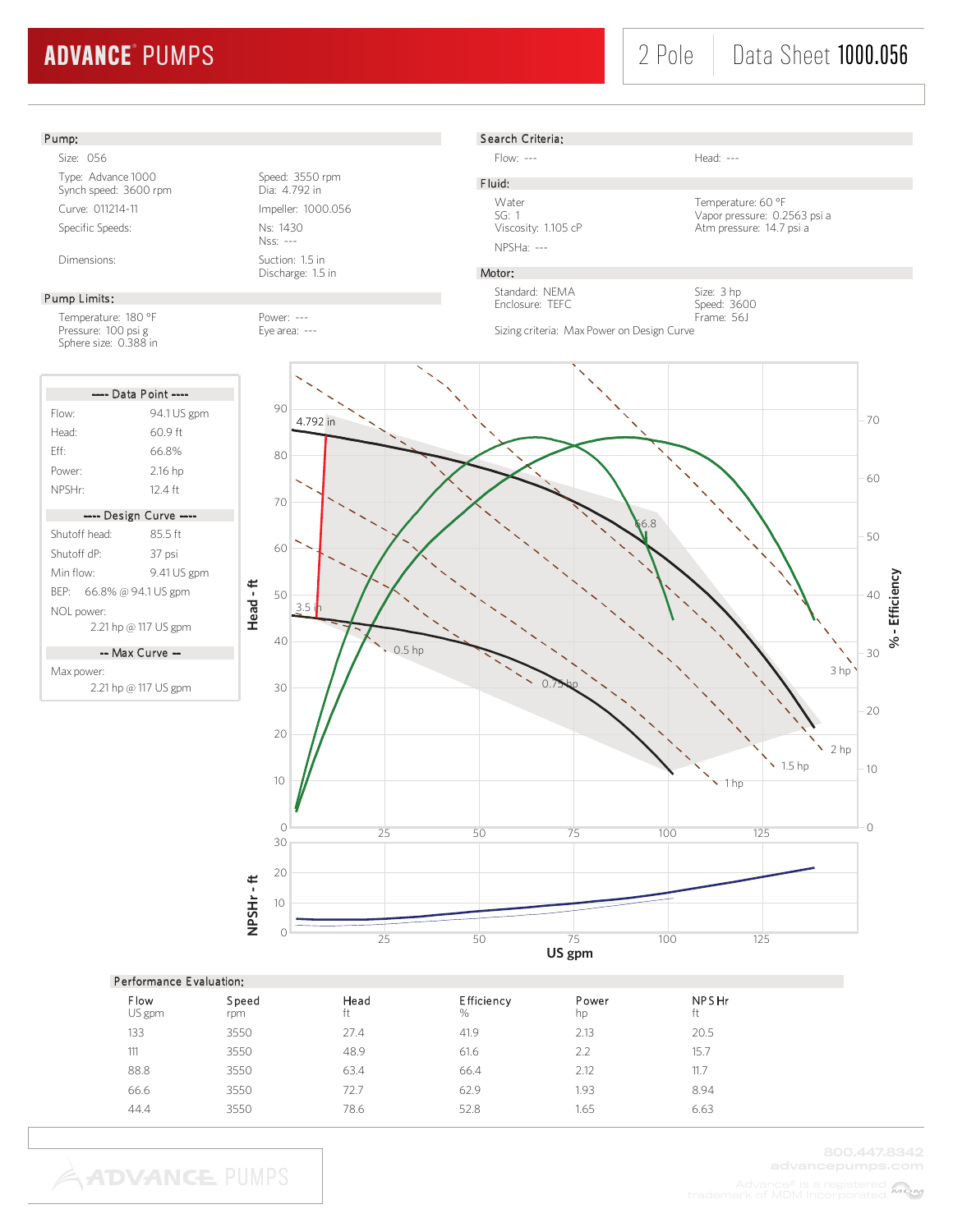

- Resin options enable this strong, durable, versatile unit to cover a broad range of fluid applications.
- The patented Impenatra® Seal properly handles challenging applications at a fraction of the cost of exotic alloys, by preventing fluids contact with metal parts.
- Ideal hydraulic coverage allows the Advance® 1000 to meet requirements where larger pumps are typically specified.

### Performance Envelope

- 122 GPM
	- 71' Head
- 48% Peak Efficiency

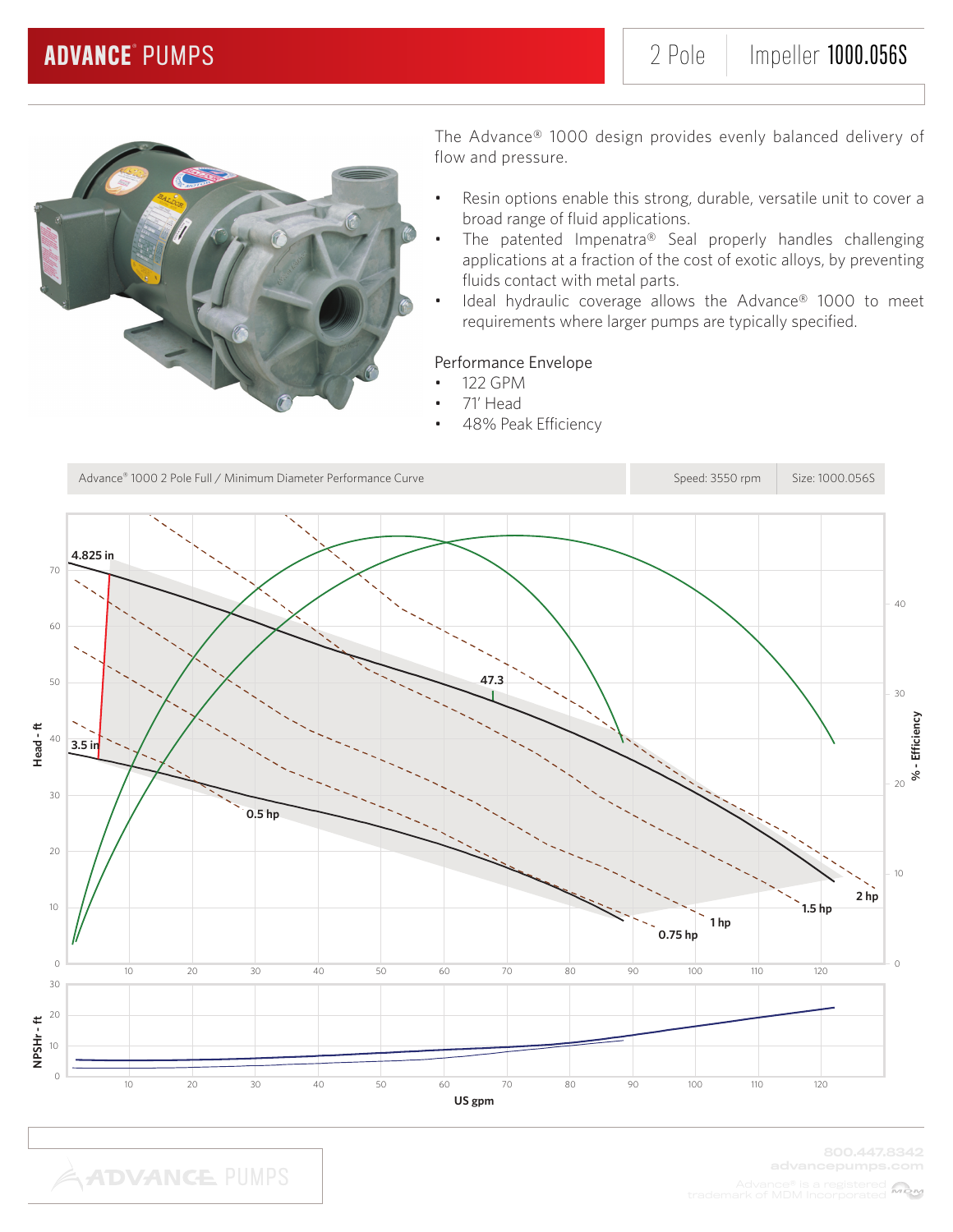# 2 Pole | Data Sheet 1000.056S

### Pump:

Size: 056S Type: Advance 1000<br>
Synch speed: 3600 rpm<br>
Dia: 4.825 in Synch speed: 3600 rpm Curve: 011207-1 Impeller: 1000.056S Specific Speeds: Ns: 1697

#### Pump Limits:

Temperature: 180 °F Power: ---Pressure: 100 psi g Eye area: ---Sphere size: 0.484 in

|                          | ---- Data Point ----   |
|--------------------------|------------------------|
| Flow:                    | $67.7$ US gpm          |
| Head <sup>.</sup>        | 46 7 ft                |
| Fff                      | 473%                   |
| Power:                   | $1.69$ hp              |
| NPSHr <sup>.</sup>       | 949 ft                 |
|                          | ---- Design Curve ---- |
| Shutoff head:            | 714 ft                 |
| Shutoff dP <sup>.</sup>  | 30.9 psi               |
| Min flow <sup>.</sup>    | $6.77$ US gpm          |
| BEP: 47.3% @ 67.7 US gpm |                        |
| NOL power:               |                        |
|                          | 1.94 hp @ 98.9 US gpm  |
|                          |                        |

-- Max Curve --

Max power: 1.94 hp @ 98.9 US gpm

Nss: --- Dimensions: Suction: 1.5 in





Flow: --- Head: ---

### F luid:

Viscosity: 1.105 cP Atm pressure: 14.7 psi a NPSHa: ---

Water **Temperature: 60 °F** SG: 1 Vapor pressure: 0.2563 psi a

## Motor:

Standard: NEMA Enclosure: TEFC

Size: 2 hp Speed: 3600 Frame: 56J

Sizing criteria: Max Power on Design Curve



#### Performance E valuation:

**ADVANCE PUMPS** 

| <b>Flow</b><br>US gpm | Speed<br>rpm | Head<br>ft | <b>Efficiency</b><br>$\%$ | Power<br>hp | <b>NPSHr</b><br>ft |
|-----------------------|--------------|------------|---------------------------|-------------|--------------------|
| 117                   | 3550         | 18.3       | 28.6                      | 1.85        | 21.2               |
| 97.6                  | 3550         | 31.8       | 40.6                      | 1.93        | 15.8               |
| 78.1                  | 3550         | 42.2       | 47.1                      | 1.76        | 10.8               |
| 58.6                  | 3550         | 50.2       | 45.5                      | 1.63        | 8.66               |
| 39                    | 3550         | 57.1       | 38.4                      | 1.46        | 6.74               |
|                       |              |            |                           |             |                    |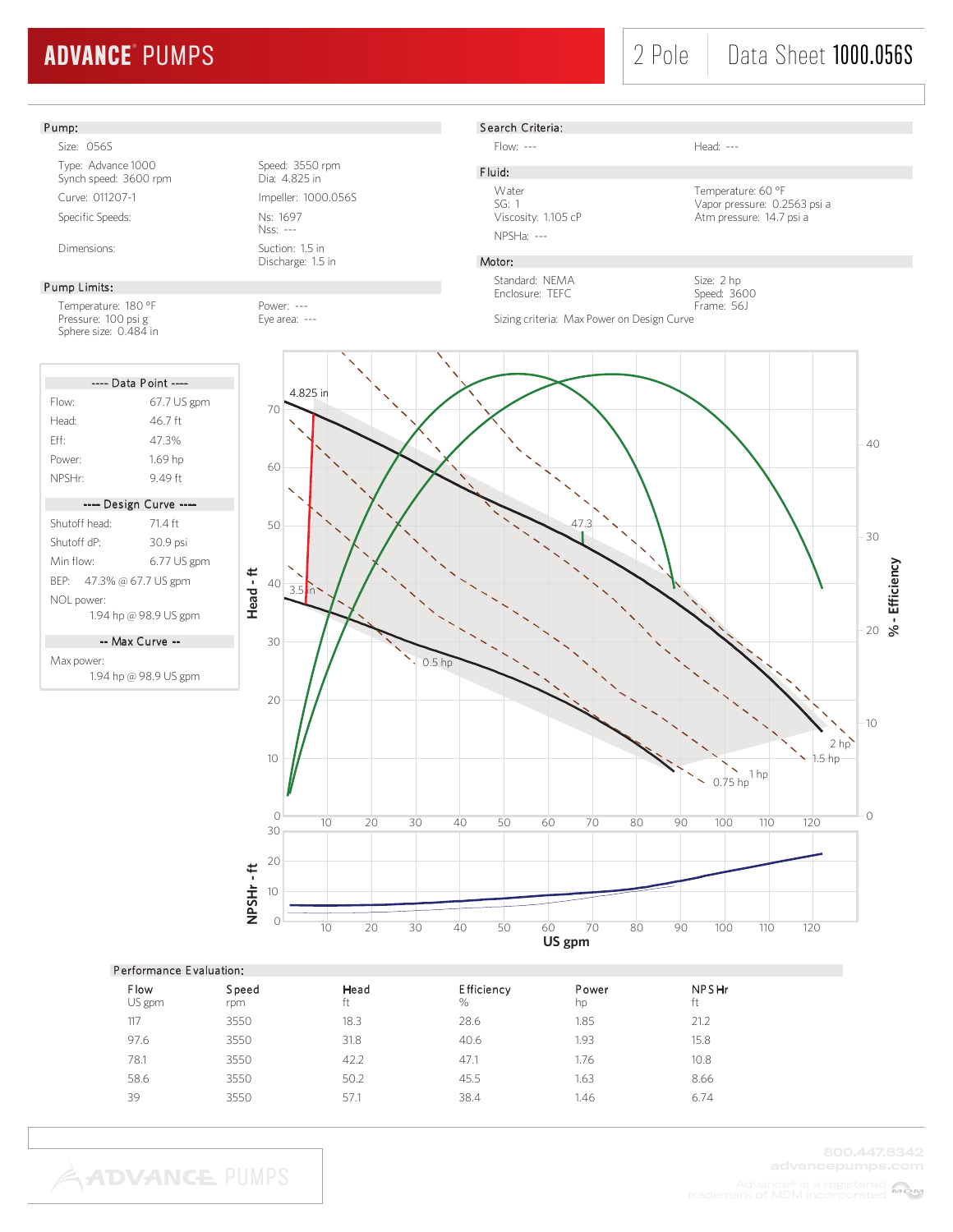

- Resin options enable this strong, durable, versatile unit to cover a broad range of fluid applications.
- The patented Impenatra® Seal properly handles challenging applications at a fraction of the cost of exotic alloys, by preventing fluids contact with metal parts.
- Ideal hydraulic coverage allows the Advance® 1000 to meet requirements where larger pumps are typically specified.

### Performance Envelope

- 150 GPM
- 90' Head
- 67% Peak Efficiency